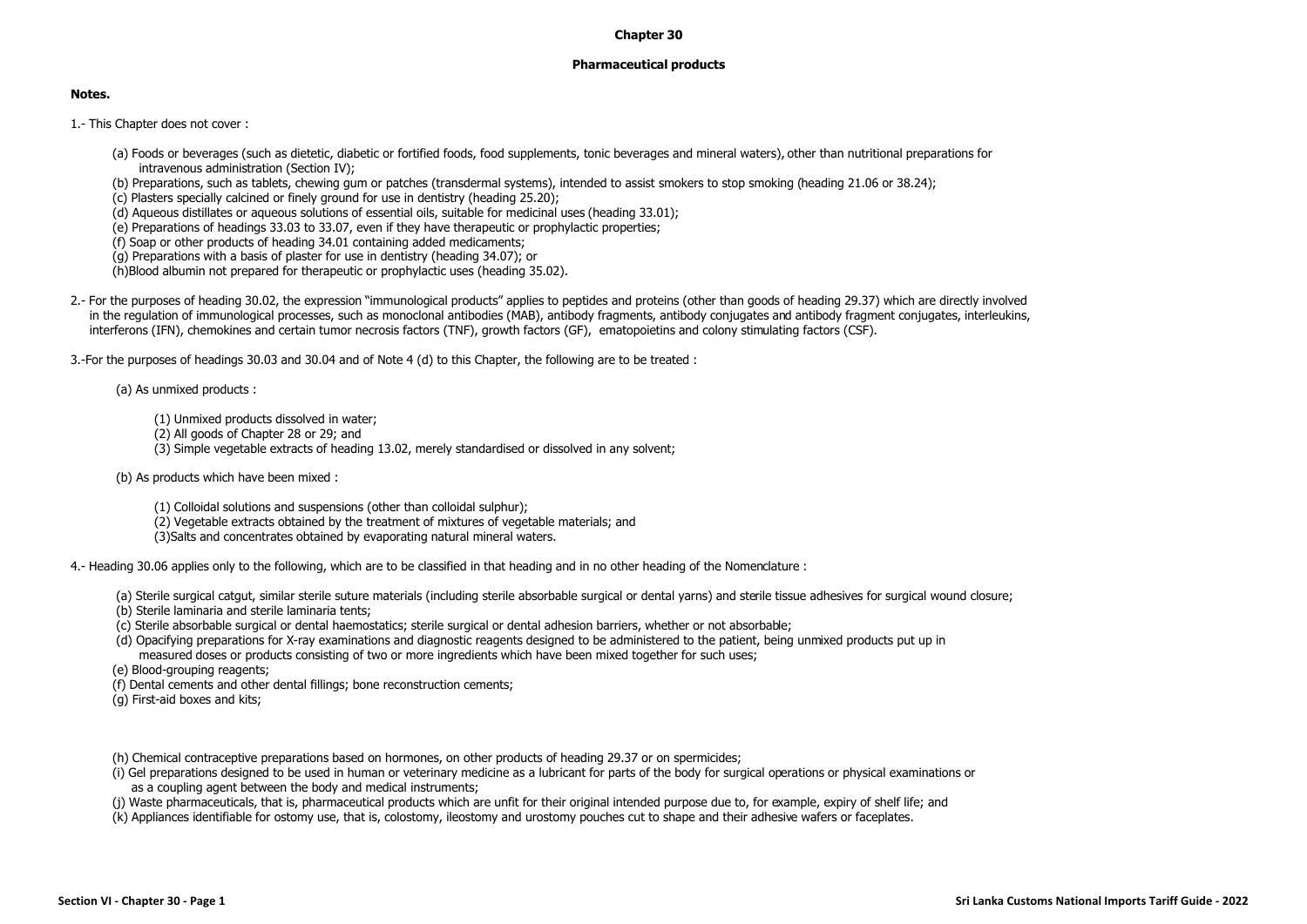(k) Appliances identifiable for ostomy use, that is, colostomy, ileostomy and urostomy pouches cut to shape and their adhesive wafers or faceplates.

## **Subheading Notes.**

1.-For the purposes of subheadings 3002.13 and 3002.14, the following are to be treated:

(a) As unmixed products, pure products, whether or not containing impurities;

(b) As products which have been mixed:

(1)The products mentioned in (a) above dissolved in water or in other solvents;

(2)The products mentioned in (a) and (b) (1) above with an added stabiliser necessary for their preservation or transport; and

(3) The products mentioned in  $(a)$ ,  $(b)$   $(1)$  and  $(b)$   $(2)$  above with any other additive.

2.-Subheadings 3003.60 and 3004.60 cover medicaments containing artemisinin (INN) for oral ingestion combined with other pharmaceutical active ingredients, or containing any of the following active principles, whether or not combined with other parmaceutical active ingredients: amodiaquine (INN) ; artelinic acid or its salts; artenimol (INN)\_; artemotil (INN) ;artemether (INN); artesunate (INN); chloroquine (INN) ; dihydroartemisinin (INN); lumefantrine (INN); mefloquine (INN);piperaquine (INN) ;pyrimethamine (INN) or sulfadoxine (INN).

|               |                |                                                                                                                                                                                                                                                                                                                                                       |             | ICL/        | <b>Preferential Duty</b> |           |           |           |           |           |           |           |           |           |             | Gen        |            |             | <b>Excise</b> | $\mathbf{s}$      |
|---------------|----------------|-------------------------------------------------------------------------------------------------------------------------------------------------------------------------------------------------------------------------------------------------------------------------------------------------------------------------------------------------------|-------------|-------------|--------------------------|-----------|-----------|-----------|-----------|-----------|-----------|-----------|-----------|-----------|-------------|------------|------------|-------------|---------------|-------------------|
| <b>HS Hdg</b> | <b>HS Code</b> | <b>Description</b>                                                                                                                                                                                                                                                                                                                                    | <b>Unit</b> | <b>SLSI</b> | <b>AP</b>                | <b>AD</b> | <b>BN</b> | <b>GT</b> | <b>IN</b> | <b>PK</b> | <b>SA</b> | <b>SF</b> | <b>SD</b> | <b>SG</b> | <b>Duty</b> | <b>VAT</b> | <b>PAL</b> | <b>Cess</b> | (S.P.D)       | $\mathbf{C}$<br>L |
|               |                |                                                                                                                                                                                                                                                                                                                                                       |             |             |                          |           |           |           |           |           |           |           |           |           |             |            |            |             |               |                   |
| 30.01         |                | <b>Glands and other organs for</b><br>organotherapeutic uses, dried, whether<br>or not powdered; extracts of glands or<br>other organs or of their secretions for<br>organo-therapeutic uses; heparin and<br>its salts; other human or animal<br>substances prepared for therapeutic or<br>prophylactic uses, not elsewhere<br>specified or included. |             |             |                          |           |           |           |           |           |           |           |           |           |             |            |            |             |               |                   |
|               |                |                                                                                                                                                                                                                                                                                                                                                       |             |             |                          |           |           |           |           |           |           |           |           |           |             |            |            |             |               |                   |
|               | 3001.20.00     | Extracts of glands or other organs or of their<br>secretions                                                                                                                                                                                                                                                                                          | kg          |             |                          |           |           |           | Free      | Free      |           | Free      |           | Free      | Free        | Ex         | Ex         |             |               |                   |
|               | 3001.90.00     | Other                                                                                                                                                                                                                                                                                                                                                 | kg          |             |                          |           |           |           | Free      | Free      |           | Free      |           | Free      | Free        | Ex         | Ex         |             |               |                   |
| 30.02         |                | Human blood; animal blood prepared<br>for therapeutic, prophylactic or<br>diagnostic uses; antisera, other blood<br>fractions and immunological products,<br>whether or not modified or obtained by<br>means of biotechnological processes;<br>vaccines, toxins, cultures of micro-<br>organisms (excluding yeasts) and<br>similar products.          |             |             |                          |           |           |           |           |           |           |           |           |           |             |            |            |             |               |                   |
|               | 3002.11.00     | Antisera, other blood fractions and<br>immunological products, whether or not<br>modified or obtained by means of<br>biotechnological processes<br>Malaria diagnostic test kits                                                                                                                                                                       | kg          |             | Free                     |           |           |           | Free      | Free      |           | Free      |           | Free      | Free        | Ex         | Ex         |             |               |                   |
|               | 3002.12.00     | Antisera and other blood fractions                                                                                                                                                                                                                                                                                                                    | kg          |             | Free                     |           |           |           | Free      | Free      |           | Free      |           | Free      | Free        | Ex         | Ex         |             |               |                   |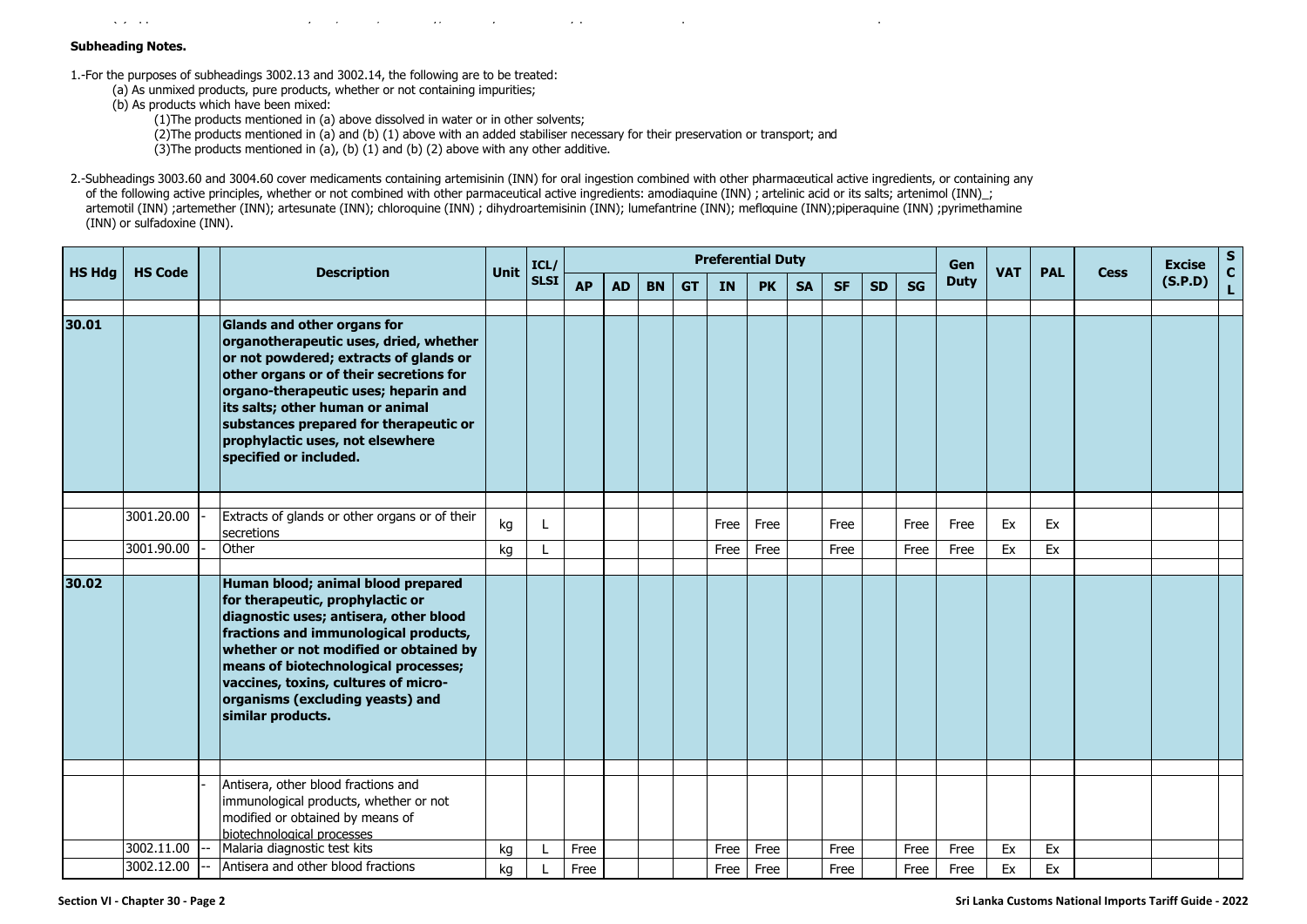|               | <b>Description</b><br><b>HS Code</b> |  |                                                                                                                                                                                                                                                                           | ICL/ |              |           |           |           |           | <b>Preferential Duty</b> |           |           |           |           | Gen       |             |            | <b>Excise</b> | $\mathbf{s}$ |         |                    |
|---------------|--------------------------------------|--|---------------------------------------------------------------------------------------------------------------------------------------------------------------------------------------------------------------------------------------------------------------------------|------|--------------|-----------|-----------|-----------|-----------|--------------------------|-----------|-----------|-----------|-----------|-----------|-------------|------------|---------------|--------------|---------|--------------------|
| <b>HS Hdg</b> |                                      |  |                                                                                                                                                                                                                                                                           | Unit | <b>SLSI</b>  | <b>AP</b> | <b>AD</b> | <b>BN</b> | <b>GT</b> | <b>IN</b>                | <b>PK</b> | <b>SA</b> | <b>SF</b> | <b>SD</b> | <b>SG</b> | <b>Duty</b> | <b>VAT</b> | <b>PAL</b>    | <b>Cess</b>  | (S.P.D) | $\mathbf{C}$<br>L. |
|               |                                      |  |                                                                                                                                                                                                                                                                           |      |              |           |           |           |           |                          |           |           |           |           |           |             |            |               |              |         |                    |
|               | 3002.13.00                           |  | Immunological products, unmixed, not put up<br>in measured doses or in forms or packings for<br>retail sale                                                                                                                                                               | kg   | L            | Free      |           |           |           | Free                     | Free      |           | Free      |           | Free      | Free        | Ex         | Ex            |              |         |                    |
|               | 3002.14.00                           |  | Immunological products, mixed, not put up in<br>measured doses or in forms or packings for<br>retail sale                                                                                                                                                                 | kg   | L            | Free      |           |           |           | Free                     | Free      |           | Free      |           | Free      | Free        | Ex         | Ex            |              |         |                    |
|               | 3002.15.00                           |  | Immunological products, put up in measured<br>doses or in forms or packings for retail sale                                                                                                                                                                               | kg   | L            | Free      |           |           |           | Free                     | Free      |           | Free      |           | Free      | Free        | Ex         | Ex            |              |         |                    |
|               | 3002.19.00                           |  | Other                                                                                                                                                                                                                                                                     | kg   | $\mathbf{I}$ | Free      |           |           |           | Free                     | Free      |           | Free      |           | Free      | Free        | Ex         | Ex            |              |         |                    |
|               | 3002.20.00                           |  | Vaccines for human medicine                                                                                                                                                                                                                                               | kg   |              | Free      |           |           |           | Free                     | Free      |           | Free      |           | Free      | Free        | Ex         | Ex            |              |         |                    |
|               | 3002.30.00                           |  | Vaccines for veterinary medicine                                                                                                                                                                                                                                          | kg   |              | Free      |           |           |           | Free                     | Free      |           | Free      |           | Free      | Free        | Ex         | Ex            |              |         |                    |
|               | 3002.90                              |  | Other:                                                                                                                                                                                                                                                                    |      |              |           |           |           |           |                          |           |           |           |           |           |             |            |               |              |         |                    |
|               | 3002.90.10                           |  | Saxitoxin ([(4R)-10,10-dihydroxy-2,6-<br>diiminooctahydro-1H,8H-pyrrolo[1,2-c]purin-4-<br>yl]methyl carbamate)                                                                                                                                                            | kg   | L            |           |           |           |           | Free                     | Free      |           | Free      |           | Free      | Free        | Ex         | Ex            |              |         |                    |
|               | 3002.90.90                           |  | Other                                                                                                                                                                                                                                                                     | kg   | L            |           |           |           |           | Free                     | Free      |           | Free      |           | Free      | Free        | Ex         | Ex            |              |         |                    |
|               |                                      |  |                                                                                                                                                                                                                                                                           |      |              |           |           |           |           |                          |           |           |           |           |           |             |            |               |              |         |                    |
| 30.03         |                                      |  | <b>Medicaments (excluding goods of</b><br>heading 30.02, 30.05 or 30.06)<br>consisting of two or more constituents<br>which have been mixed together for<br>therapeutic or prophylactic uses, not<br>put up in measured doses or in forms or<br>packings for retail sale. |      |              |           |           |           |           |                          |           |           |           |           |           |             |            |               |              |         |                    |
|               | 3003.10.00                           |  | Containing penicillins or derivatives thereof,<br>with a penicillanic acid structure, or<br>streptomycins or their derivatives                                                                                                                                            | kg   | L            | Free      |           |           |           | Free                     | Free      |           | Free      |           | Free      | Free        | Ex         | Ex            |              |         |                    |
|               | 3003.20.00                           |  | Other, containing -antibiotics                                                                                                                                                                                                                                            | kg   |              | Free      |           |           |           | Free                     | Free      |           | Free      |           | Free      | Free        | Ex         | Ex            |              |         |                    |
|               |                                      |  | Other, containing hormones or other products<br>of heading 29.37:                                                                                                                                                                                                         |      |              |           |           |           |           |                          |           |           |           |           |           |             |            |               |              |         |                    |
|               | 3003.31.00                           |  | Containing insulin                                                                                                                                                                                                                                                        | kg   |              | Free      |           |           |           | Free                     | Free      |           | Free      |           | Free      | Free        | Ex         | Ex            |              |         |                    |
|               | 3003.39.00                           |  | Other                                                                                                                                                                                                                                                                     | kg   |              |           |           |           |           | Free                     | Free      |           | Free      |           | Free      | Free        | Ex         | Ex            |              |         |                    |
|               |                                      |  | Other, containing alkaloids or derivatives<br>thereof:                                                                                                                                                                                                                    |      |              |           |           |           |           |                          |           |           |           |           |           |             |            |               |              |         |                    |
|               | 3003.41.00                           |  | Containing ephedrine or its salts                                                                                                                                                                                                                                         | kg   | L            |           |           |           |           |                          | Free Free |           | Free      |           | Free      | Free        | Ex         | Ex            |              |         |                    |
|               | 3003.42.00                           |  | Containing pseudoephedrine (INN) or its salts                                                                                                                                                                                                                             | kg   |              |           |           |           |           | Free                     | Free      |           | Free      |           | Free      | Free        | Ex         | Ex            |              |         |                    |
|               | 3003.43.00                           |  | Containing norephedrine or its salts                                                                                                                                                                                                                                      | kg   | L            |           |           |           |           | Free                     | Free      |           | Free      |           | Free      | Free        | Ex         | Ex            |              |         |                    |
|               | 3003.49.00                           |  | Other                                                                                                                                                                                                                                                                     | kg   | L            |           |           |           |           | Free                     | Free      |           | Free      |           | Free      | Free        | Ex         | Ex            |              |         |                    |
|               | 3003.60.00                           |  | Other, containing antimalarial active<br>principles described in Subheading Note 2 to<br>this Chapter                                                                                                                                                                     | kg   |              |           |           |           |           | Free                     | Free      |           | Free      |           | Free      | Free        | Ex         | Ex            |              |         |                    |
|               | 3003.90                              |  | Other:                                                                                                                                                                                                                                                                    |      |              |           |           |           |           |                          |           |           |           |           |           |             |            |               |              |         |                    |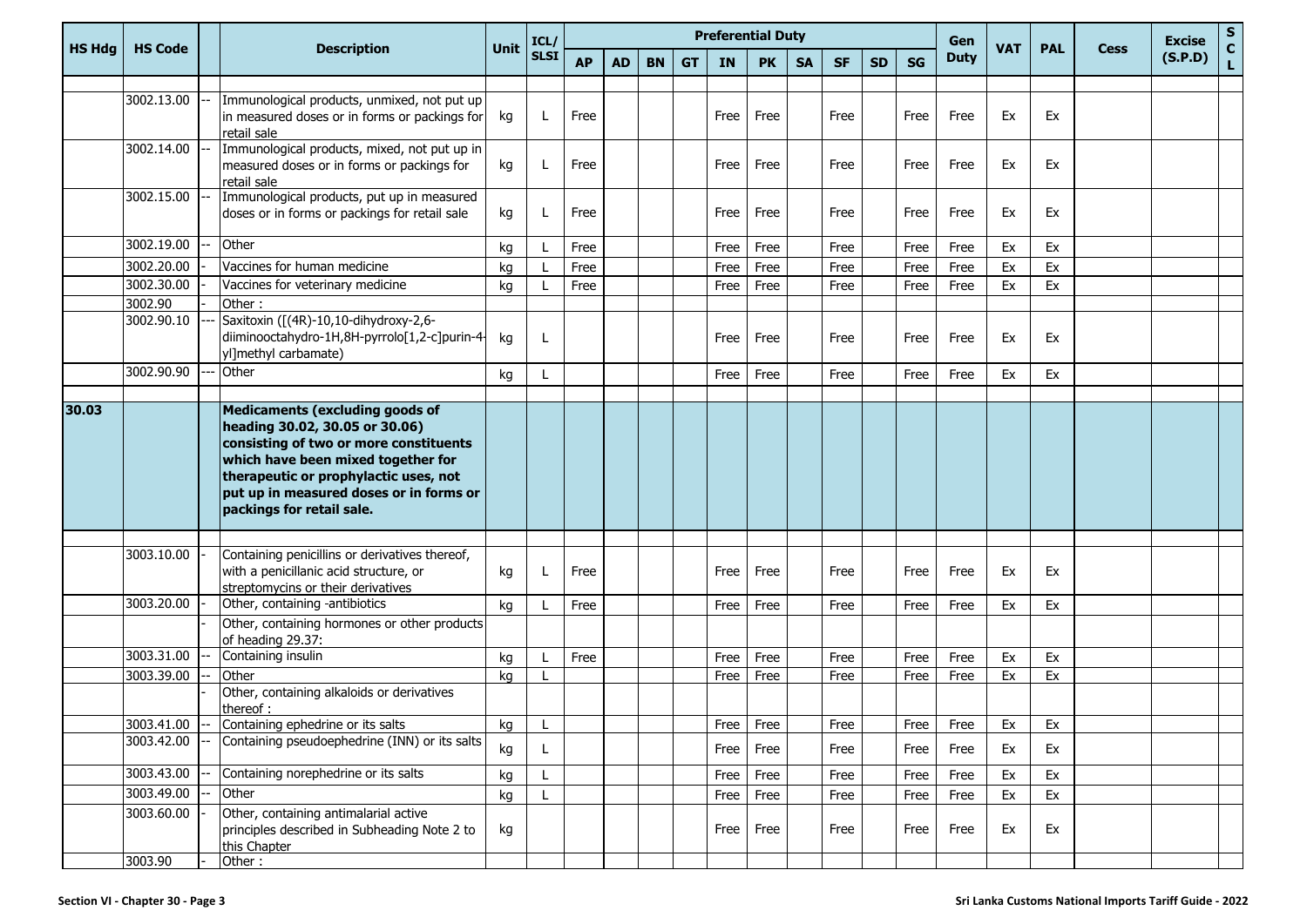|               |                |                                                                                                                                                                                                                                                                      |      | ICL/        | <b>Preferential Duty</b> |           |           |           |           |           |           |           |           |           | Gen         | <b>VAT</b> |            |                                      | <b>Excise</b> | $\mathbf{s}$       |
|---------------|----------------|----------------------------------------------------------------------------------------------------------------------------------------------------------------------------------------------------------------------------------------------------------------------|------|-------------|--------------------------|-----------|-----------|-----------|-----------|-----------|-----------|-----------|-----------|-----------|-------------|------------|------------|--------------------------------------|---------------|--------------------|
| <b>HS Hdg</b> | <b>HS Code</b> | <b>Description</b>                                                                                                                                                                                                                                                   | Unit | <b>SLSI</b> | <b>AP</b>                | <b>AD</b> | <b>BN</b> | <b>GT</b> | <b>IN</b> | <b>PK</b> | <b>SA</b> | <b>SF</b> | <b>SD</b> | <b>SG</b> | <b>Duty</b> |            | <b>PAL</b> | <b>Cess</b>                          | (S.P.D)       | $\mathbf{C}$<br>L. |
|               |                |                                                                                                                                                                                                                                                                      |      |             |                          |           |           |           |           |           |           |           |           |           |             |            |            |                                      |               |                    |
|               | 3003.90.11     | Ayurveda / Herbal preparations :                                                                                                                                                                                                                                     |      |             |                          |           |           |           |           |           |           |           |           |           |             |            |            |                                      |               |                    |
|               |                | Schedule 01 preparations certified by the<br>Commissioner of Ayurveda                                                                                                                                                                                                | kg   |             |                          |           |           |           | Free      | Free      |           | Free      |           |           | Free        | 8%         | Ex         | 30% or<br>$Rs.2,000/=$<br>per kg     |               |                    |
|               | 3003.90.12     | Schedule 02 preparations certified by the<br>Commissioner of Ayurveda                                                                                                                                                                                                | kg   |             |                          |           |           |           | Free      | Free      |           | Free      |           |           | Free        | 8%         | 10.0%      | 20% or<br>$Rs.500/=$<br>per kg       |               |                    |
|               | 3003.90.13     | Schedule 03 preparations certified by the<br>Commissioner of Ayurveda                                                                                                                                                                                                | kg   |             |                          |           |           |           | Free      | Free      |           | Free      |           |           | Free        | 8%         | 10.0%      | 10% or<br>$Rs.200/=$<br>per kg       |               |                    |
|               | 3003.90.14     | Schedule 04 preparations certified by the<br>Commissioner of Ayurveda                                                                                                                                                                                                | kg   |             |                          |           |           |           | Free      | Free      |           | Free      |           | Free      | Free        | Ex         | Ex         |                                      |               |                    |
|               | 3003.90.15     | Schedule 05 preparations certified by the<br>Commissioner of Ayurveda                                                                                                                                                                                                | kg   |             |                          |           |           |           | Free      | Free      |           | Free      |           |           | Free        | 8%         | 10.0%      | 35% or<br>$Rs.2,000/=$<br>per kg     |               |                    |
|               | 3003.90.19     | --- Other                                                                                                                                                                                                                                                            | kg   | L           |                          |           |           |           | Free      | Free      |           | Free      |           |           | Free        | 8%         |            | 35% or<br>10.0% Rs.2,000/=<br>per kg |               |                    |
|               | 3003.90.90     | Other                                                                                                                                                                                                                                                                | kg   |             |                          |           |           |           | Free      | Free      |           | Free      |           | Free      | Free        | Ex         | Ex         |                                      |               |                    |
| 30.04         |                | Medicaments (excluding goods of                                                                                                                                                                                                                                      |      |             |                          |           |           |           |           |           |           |           |           |           |             |            |            |                                      |               |                    |
|               |                | heading 30.02, 30.05 or 30.06)<br>consisting of mixed or unmixed<br>products for therapeutic or prophylactic<br>uses, put up in measured doses<br>(including those in the form of<br>transdermal administration systems) or<br>in forms or packings for retail sale. |      |             |                          |           |           |           |           |           |           |           |           |           |             |            |            |                                      |               |                    |
|               | 3004.10.00     | Containing penicillins or derivatives thereof,                                                                                                                                                                                                                       |      |             |                          |           |           |           |           |           |           |           |           |           |             |            |            |                                      |               |                    |
|               |                | with a penicillanic acid structure, or<br>streptomycins or their derivatives                                                                                                                                                                                         | kg   |             |                          |           |           |           | Free      | Free      |           | Free      |           | Free      | Free        | Ex         | Ex         |                                      |               |                    |
|               | 3004.20.00     | Other, containing antibiotics                                                                                                                                                                                                                                        | kg   |             |                          |           |           |           | Free      | Free      |           | Free      |           | Free      | Free        | Ex         | Ex         |                                      |               |                    |
|               |                | Other, containing hormones or other products<br>of heading 29.37 :                                                                                                                                                                                                   |      |             |                          |           |           |           |           |           |           |           |           |           |             |            |            |                                      |               |                    |
|               | 3004.31.00     | Containing insulin                                                                                                                                                                                                                                                   | kg   |             |                          |           |           |           | Free      | Free      |           | Free      |           | Free      | Free        | Ex         | Ex         |                                      |               |                    |
|               | 3004.32.00     | Containing corticosteroid hormones, their<br>derivatives or structural analogues                                                                                                                                                                                     | kg   | L           |                          |           |           |           | Free      | Free      |           | Free      |           | Free      | Free        | Ex         | Ex         |                                      |               |                    |
|               | 3004.39.00     | Other                                                                                                                                                                                                                                                                | kg   | L           |                          |           |           |           | Free      | Free      |           | Free      |           | Free      | Free        | Ex         | Ex         |                                      |               |                    |
|               |                | Other, containing alkaloids or derivatives<br>thereof :                                                                                                                                                                                                              |      |             |                          |           |           |           |           |           |           |           |           |           |             |            |            |                                      |               |                    |
|               | 3004.41.00     | Containing ephedrine or its salts                                                                                                                                                                                                                                    | kg   | L           |                          |           |           |           | Free      | Free      |           | Free      |           | Free      | Free        | Ex         | Ex         |                                      |               |                    |
|               | 3004.42.00     | Containing pseudoephedrine (INN) or its salts                                                                                                                                                                                                                        | kg   |             |                          |           |           |           | Free      | Free      |           | Free      |           | Free      | Free        | Ex         | Ex         |                                      |               |                    |
|               | 3004.43.00     | Containing norephedrine or its salts                                                                                                                                                                                                                                 | kg   | L           |                          |           |           |           |           | Free Free |           | Free      |           | Free      | Free        | Ex         | Ex         |                                      |               |                    |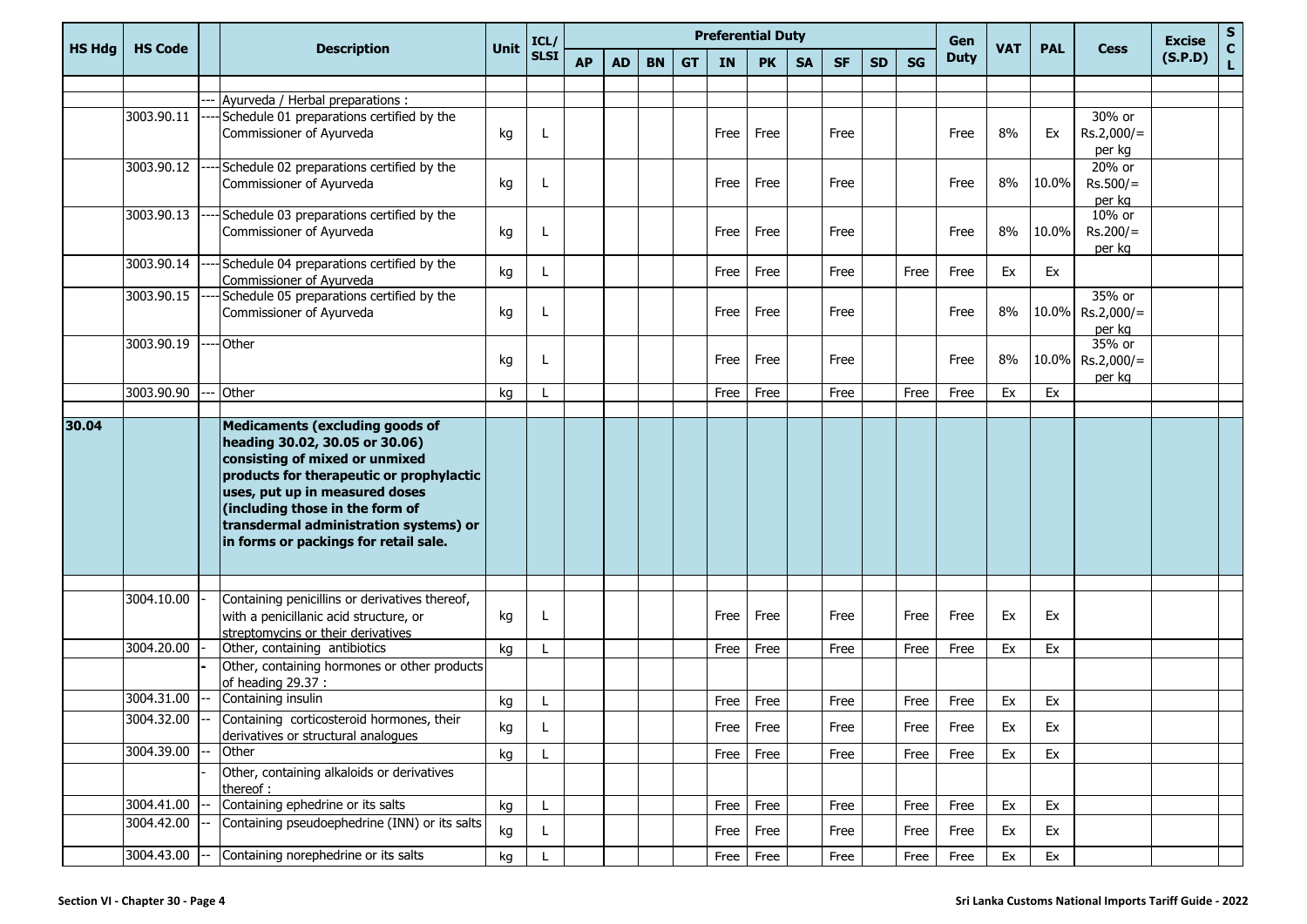| <b>HS Hda</b> | <b>HS Code</b> | <b>Description</b>                                                                                                                                                                                                                                                                          | Unit | ICL/         |           |           |           |           |           | <b>Preferential Duty</b> |           |           | Gen       |           | <b>PAL</b>  |            | <b>Excise</b> | $\mathsf S$                      |         |                              |
|---------------|----------------|---------------------------------------------------------------------------------------------------------------------------------------------------------------------------------------------------------------------------------------------------------------------------------------------|------|--------------|-----------|-----------|-----------|-----------|-----------|--------------------------|-----------|-----------|-----------|-----------|-------------|------------|---------------|----------------------------------|---------|------------------------------|
|               |                |                                                                                                                                                                                                                                                                                             |      | <b>SLSI</b>  | <b>AP</b> | <b>AD</b> | <b>BN</b> | <b>GT</b> | <b>IN</b> | <b>PK</b>                | <b>SA</b> | <b>SF</b> | <b>SD</b> | <b>SG</b> | <b>Duty</b> | <b>VAT</b> |               | <b>Cess</b>                      | (S.P.D) | $\mathbf{C}$<br>$\mathbf{L}$ |
|               |                |                                                                                                                                                                                                                                                                                             |      |              |           |           |           |           |           |                          |           |           |           |           |             |            |               |                                  |         |                              |
|               | 3004.49.00     | Other                                                                                                                                                                                                                                                                                       | kg   |              |           |           |           |           | Free      | Free                     |           | Free      |           | Free      | Free        | Ex         | Ex            |                                  |         |                              |
|               | 3004.50.00     | Other, containing vitamins or other products<br>of heading 29.36                                                                                                                                                                                                                            | kg   | L            |           |           |           |           | Free      | Free                     |           | Free      |           | Free      | Free        | <b>Ex</b>  | Ex            |                                  |         |                              |
|               | 3004.60.00     | Other, containing antimalarial active<br>principles described in Subheading Note 2 to<br>this Chapter                                                                                                                                                                                       | kg   |              |           |           |           |           | Free      | Free                     |           | Free      |           | Free      | Free        | Ex         | Ex            |                                  |         |                              |
|               | 3004.90        | Other:                                                                                                                                                                                                                                                                                      |      |              |           |           |           |           |           |                          |           |           |           |           |             |            |               |                                  |         |                              |
|               | 3004.90.11     | Ayurveda / Herbal preparations<br>Schedule 01 preparations certified by the<br>Commissioner of Ayurveda                                                                                                                                                                                     | kg   | L            |           |           |           |           | Free      | Free                     |           | Free      |           |           | Free        | 8%         | Ex            | 30% or<br>$Rs.2,000/=$<br>per ka |         |                              |
|               | 3004.90.12     | Schedule 02 preparations certified by the<br>Commissioner of Ayurveda                                                                                                                                                                                                                       | kg   | $\mathbf{I}$ |           |           |           |           | Free      | Free                     |           | Free      |           |           | Free        | 8%         | Ex            | 20% or<br>$Rs.500/=$<br>per kg   |         |                              |
|               | 3004.90.13     | Schedule 03 preparations certified by the<br>Commissioner of Ayurveda                                                                                                                                                                                                                       | kg   | $\mathbf{I}$ |           |           |           |           | Free      | Free                     |           | Free      |           |           | Free        | 8%         | Ex            | 10% or<br>$Rs.200/=$<br>per kg   |         |                              |
|               | 3004.90.14     | Schedule 04 preparations certified by the<br>Commissioner of Ayurveda                                                                                                                                                                                                                       | kg   | $\mathsf{I}$ |           |           |           |           | Free      | Free                     |           | Free      |           | Free      | Free        | Ex         | Ex            |                                  |         |                              |
|               | 3004.90.15     | Schedule 05 preparations certified by the<br>Commissioner of Ayurveda                                                                                                                                                                                                                       | kg   | L            |           |           |           |           | Free      | Free                     |           | Free      |           |           | Free        | 8%         | Ex            | 35% or<br>$Rs.2,000/=$<br>per kg |         |                              |
|               | 3004.90.19     | Other                                                                                                                                                                                                                                                                                       | kg   | L            |           |           |           |           | Free      | Free                     |           | Free      |           |           | Free        | 8%         | Ex            | 35% or<br>$Rs.2,000/=$<br>per kg |         |                              |
|               | 3004.90.20     | Antineoplastics and immunosuppressives                                                                                                                                                                                                                                                      | kg   |              |           |           |           |           | Free      | Free                     |           | Free      |           | Free      | Free        | Ex         | Ex            |                                  |         |                              |
|               | 3004.90.90     | Other                                                                                                                                                                                                                                                                                       | kg   | $\mathbf{I}$ |           |           |           |           | Free      | Free                     |           | Free      |           | Free      | Free        | Ex         | Ex            |                                  |         |                              |
| 30.05         |                | <b>Wadding, gauze, bandages and similar</b><br>articles (for example, dressings,<br>adhesive plasters, poultices),<br>impregnated or coated with<br>pharmaceutical substances or put up in<br>forms or packings for retail sale for<br>medical, surgical, dental or veterinary<br>purposes. |      |              |           |           |           |           |           |                          |           |           |           |           |             |            |               |                                  |         |                              |
|               |                |                                                                                                                                                                                                                                                                                             |      |              |           |           |           |           |           |                          |           |           |           |           |             |            |               |                                  |         |                              |
|               | 3005.10.00     | Adhesive dressings and other articles having<br>an adhesive layer                                                                                                                                                                                                                           | kg   |              |           |           |           |           |           |                          |           |           |           |           | 15%         | $8\%$      | 10.0%         | $Rs.350/=$<br>per kg             |         |                              |
|               | 3005.90.00     | Other                                                                                                                                                                                                                                                                                       | kg   |              |           |           |           |           |           |                          |           |           |           |           | 15%         | 8%         | 10.0%         | $Rs.350/=$<br>per kg             |         |                              |
|               |                |                                                                                                                                                                                                                                                                                             |      |              |           |           |           |           |           |                          |           |           |           |           |             |            |               |                                  |         |                              |